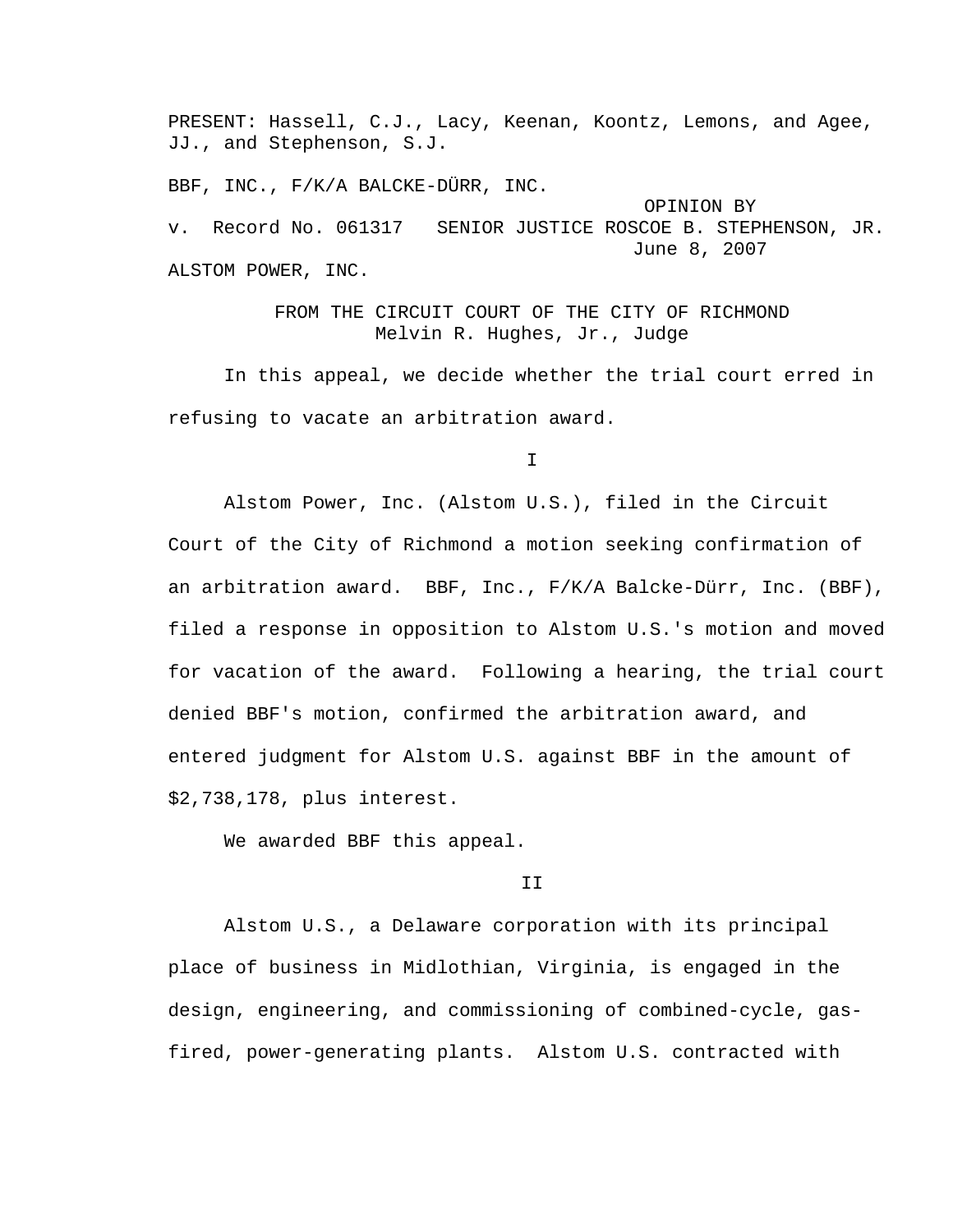American National Power (ANP), an electric utility, to design and build two power plants located outside the Commonwealth.

 Alstom U.S. contracted with BBF to provide both plants with air-cooled condensers. An air-cooled condenser is a piece of equipment used to condense steam from steam turbine exhaust by cooling it with air. Alstom U.S. designed and built the plants, and BBF supplied and installed the condensers. The purchase orders for the condensers contained a liquidated damages formula, subject to a cap of 20% of the purchase amount, if the condensers failed to achieve guaranteed performance. The parties agreed that all disputes related to the two projects would be determined by arbitration and that the arbitration would be governed by the laws of Virginia.

 At the time Alstom U.S. contracted with BBF and unbeknownst to BBF, Alstom U.S. also had contracted with its subsidiary, Alstom Power (Switzerland) Ltd. (Alstom Switzerland). Under the terms of that contract, Alstom Switzerland agreed to reimburse Alstom U.S. for losses it might sustain arising out of the performance of the condensers. When the two power plants were completed, ANP assessed liquidated damages against Alstom U.S. for deficiencies in plant performance relating to the condensers.

 Other disputes also arose between Alstom U.S. and BBF, and, in accordance with their agreement, all the disputes were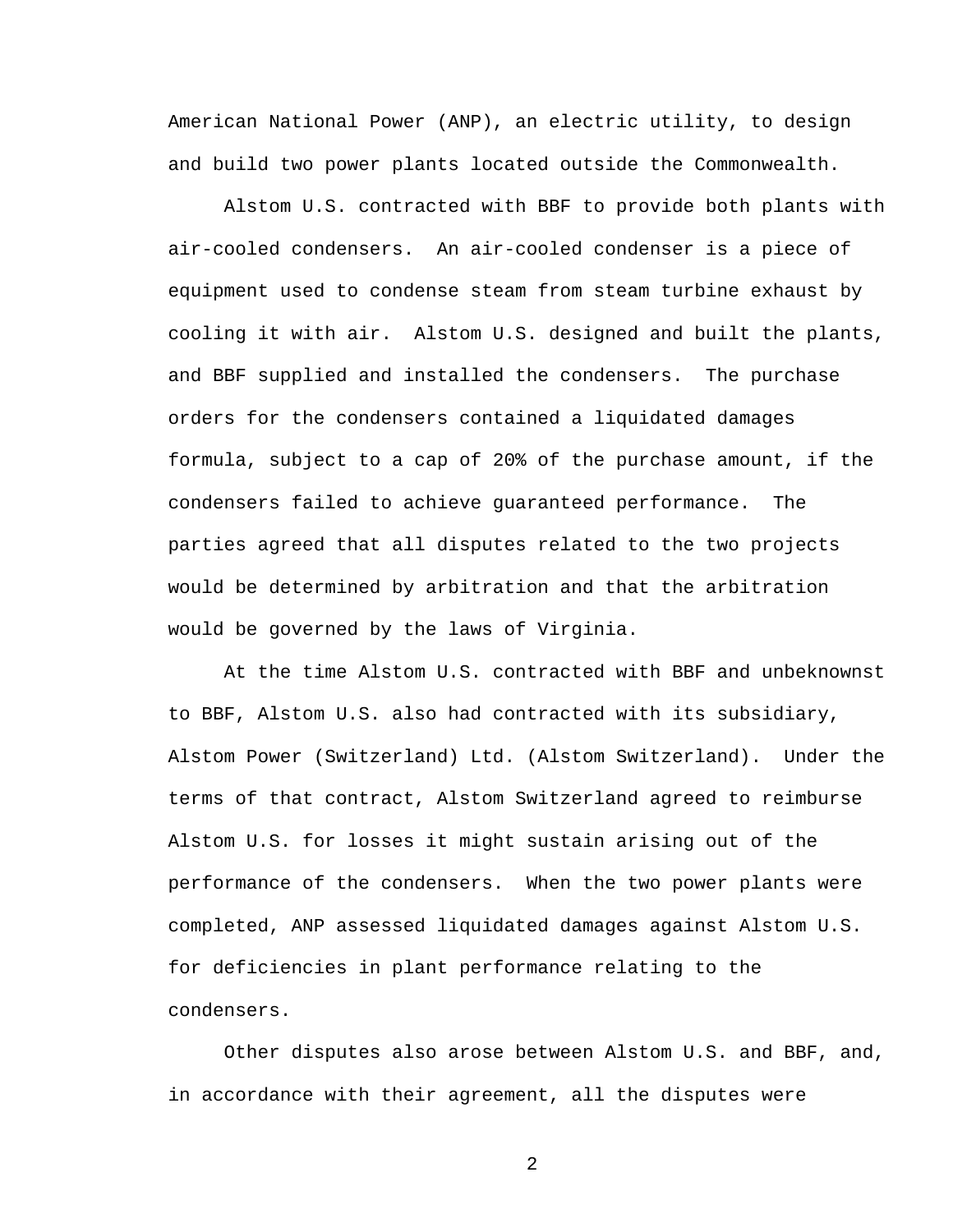arbitrated. Following a hearing, the arbitrators determined that BBF owed Alstom U.S. liquidated damages in the amount of \$2,244,900 for performance deficiencies at one plant and \$2,312,000 for performance deficiencies at the other plant, for a total of \$4,556,900. After adjusting for other claims made by the parties, the net award to Alstom U.S. was \$2,738,178.

## **III**

 BBF contends that the arbitrators exceeded their powers by awarding liquidated damages to Alstom U.S. BBF asserts that Alstom U.S. suffered no damages because Alstom Switzerland had assumed the risk and responsibility for all condenser failures and that Virginia law prohibits an award of liquidated damages to a party who has suffered no actual damages. BBF claims that the arbitrators' award was not a mere application of law, but was a violation of "clear public policy."

 Alstom U.S. counters with the assertion that, "[a]s a matter of Virginia law, an alleged violation of public policy cannot be a basis for vacating an arbitration award where, as here, the arbitrator has acted within the scope of the authority granted by the arbitration agreement."

## IV

 The trial court, in denying BBF's motion to vacate and in confirming the arbitration award, concluded that the arbitrators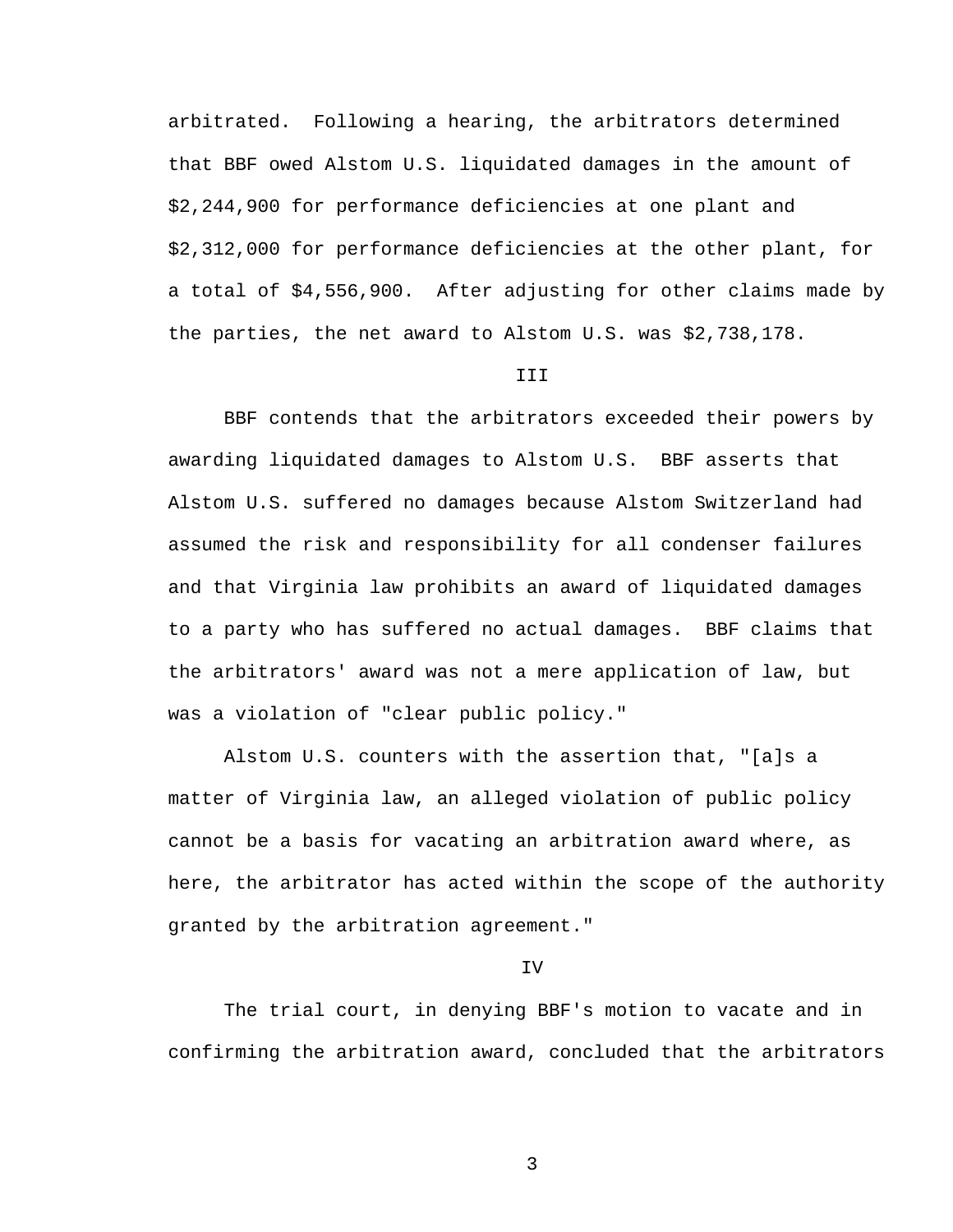did not act outside the scope of their authority, even though they may have misapplied Virginia law regarding damages.

 A circuit court's review of an arbitration award is "limited to the specific statutory criteria contained in Virginia's Uniform Arbitration Act [(the Act)]." SIGNAL Corp. v. Keane Federal Systems, Inc., 265 Va. 38, 45, 574 S.E.2d 253, 256 (2003). Code § 8.01-581.010 of the Act provides the exclusive grounds to set aside an arbitration award, Lackman v. Long & Foster Real Estate, 266 Va. 20, 26, 580 S.E.2d 818, 822 (2003), and it reads, in pertinent part, as follows:

 Upon application of a party, the court shall vacate an award where:

 1. The award was procured by corruption, fraud or other undue means;

 2. There was evident partiality by an arbitrator appointed as a neutral, corruption in any of the arbitrators, or misconduct prejudicing the rights of any party;

3. The arbitrators exceeded their powers;

 4. The arbitrators refused to postpone the hearing upon sufficient cause being shown therefor or refused to hear evidence material to the controversy or otherwise so conducted the hearing . . . in such a way as to substantially prejudice the rights of a party; or

5. There was no arbitration agreement . . . .

 The fact that the relief was such that it could not or would not be granted by a court of law or equity is not grounds for vacating or refusing to confirm the award.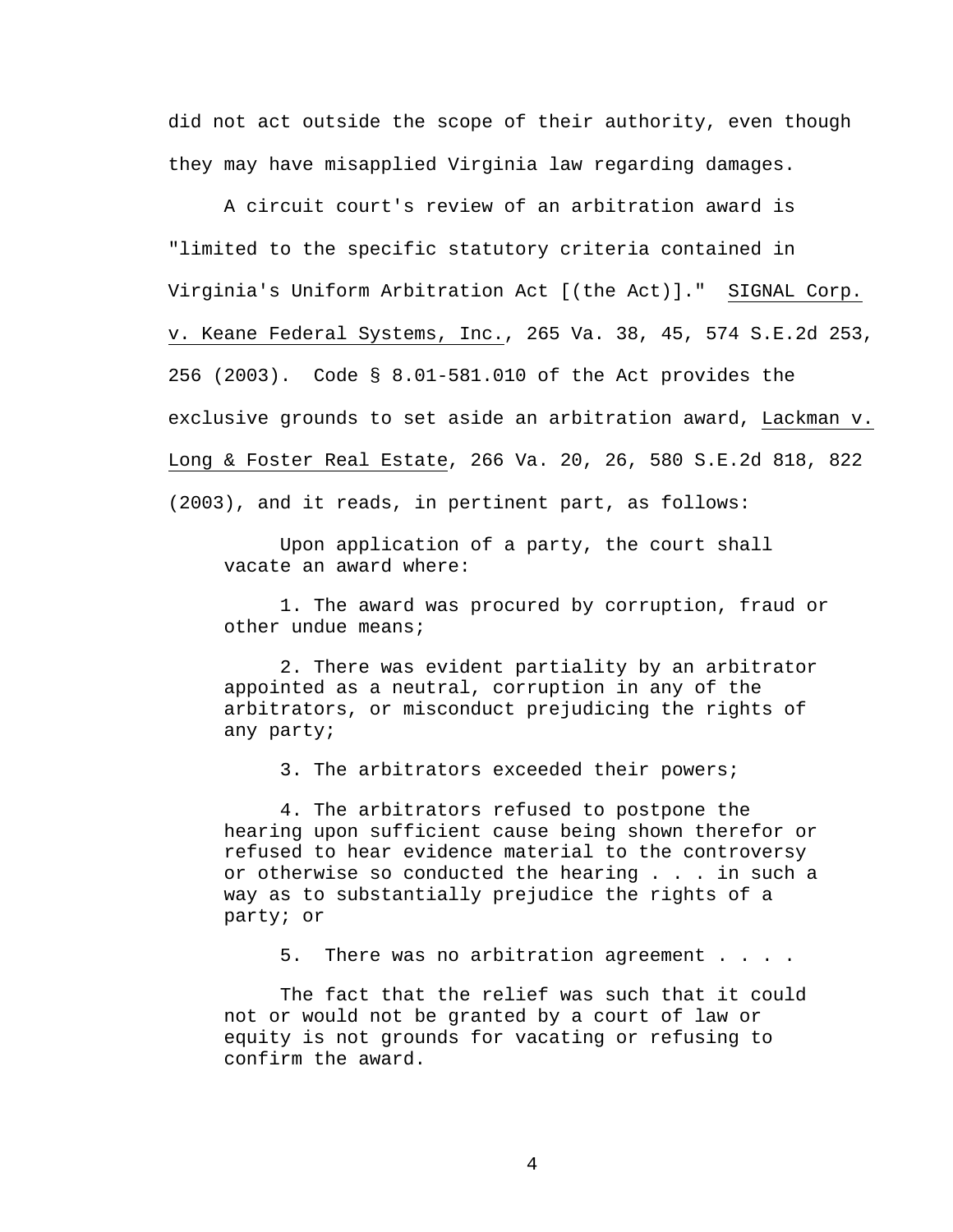In determining whether the arbitrators exceeded their authority pursuant to Code § 8.01-581.010(3), the issue we decide is not whether the award is legally correct. We decide only whether the arbitrators had the power to decide the parties' contract claims. SIGNAL Corp., 265 Va. at 45, 574 S.E.2d at 257. Indeed, we have made clear that arbitrators "derive their authority solely from the parties' contractual agreement to arbitrate disputes arising under the contract." Trustees v. Taylor & Parrish, Inc., 249 Va. 144, 153, 452 S.E.2d 847, 852 (1995).

 We have consistently rejected efforts to vacate an arbitration award on grounds not specified in Code § 8.01- 581.010. For example, in SIGNAL Corp., we refused to adopt a "manifest disregard of the law" standard "because to do so would require that this Court add words to Code § 8.01-581.010, which enumerates the bases on which a court shall vacate an arbitration award." Id. at 46, 574 S.E.2d at 257. In construing a statute, we must apply its plain meaning, and "we are not free to add [to] language, nor to ignore language, contained in statutes." Id.

 In Lackman, we stated that the only relevant inquiry under Code § 8.01-581.010(3) is "whether the issues resolved were within the scope of authority granted the arbitrators in the agreement to arbitrate." 266 Va. at 25, 580 S.E.2d at 821-22.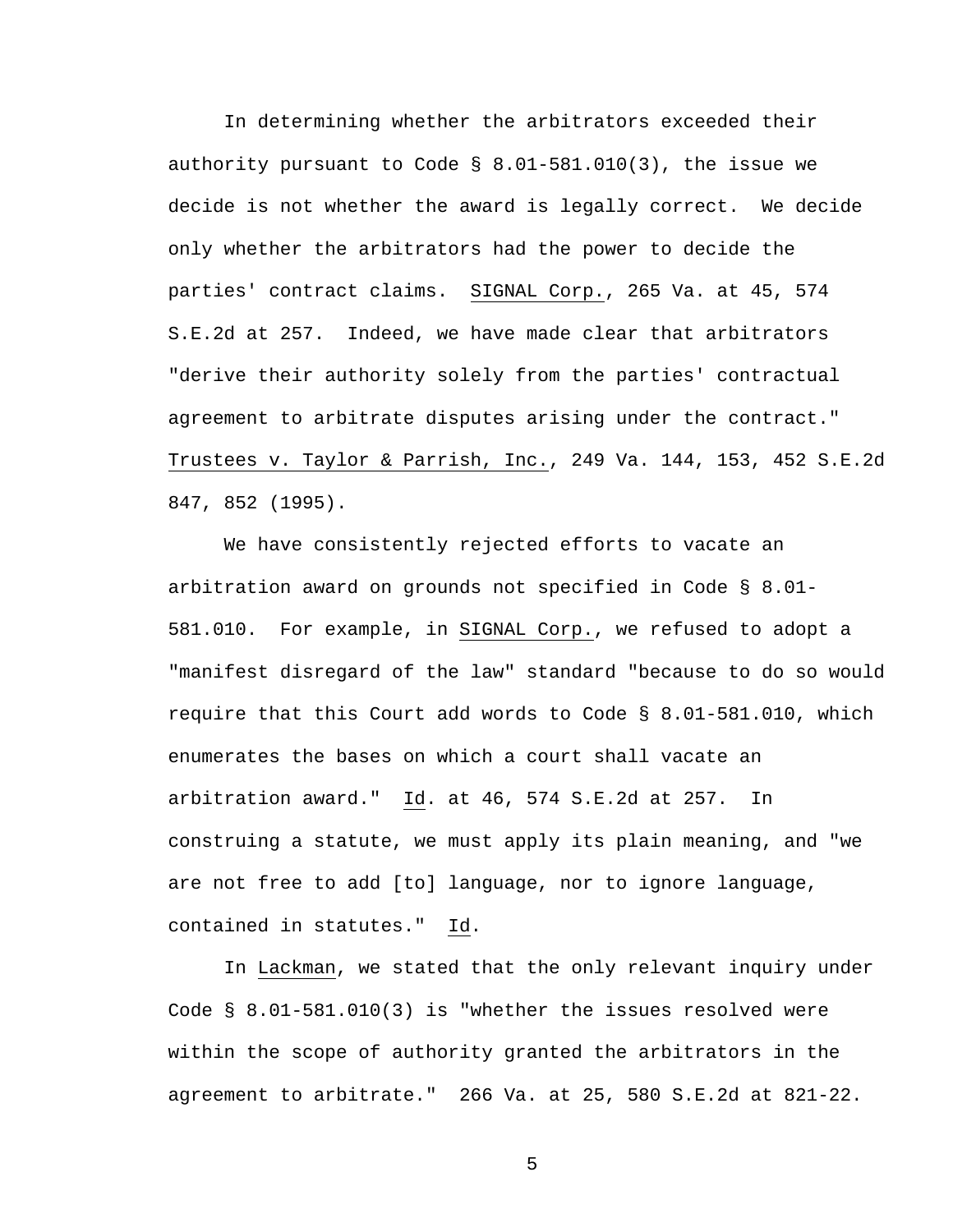We also rejected an attempt to invoke the trial court's equity powers to enjoin enforcement of an arbitration award based upon equitable defenses of fraud, estoppel, and unclean hands. In doing so, we explained that the predecessor statute, former Code § 8.01-580, "specifically stated that the section 'shall not be construed to take away the power of courts of equity over awards.' " Id. at 26, 580 S.E.2d at 822. Continuing, we said that "[t]he General Assembly eliminated this provision when it enacted Code § 8.01-581.010 in 1986. Elimination of the provision terminated the ability of a court to invoke its equity powers when reviewing an arbitration award." Id.

 $V$ 

 In the present case, the parties, by their contract, empowered the arbitrators to award liquidated damages and to resolve all disputes. Clearly, therefore, the arbitrators did not exceed their powers in awarding liquidated damages. Additionally, as the General Assembly clearly stated in Code § 8.01-581.010: "The fact that the relief was such that it could not or would not be granted by a court of law or equity is not grounds for vacating or refusing to confirm the award."

 For the reasons stated, we hold that BBF's claim that the award of liquidated damages violated public policy does not state a ground for vacating an arbitration award contained in Code § 8.01-581.010. Therefore, the trial court did not err in